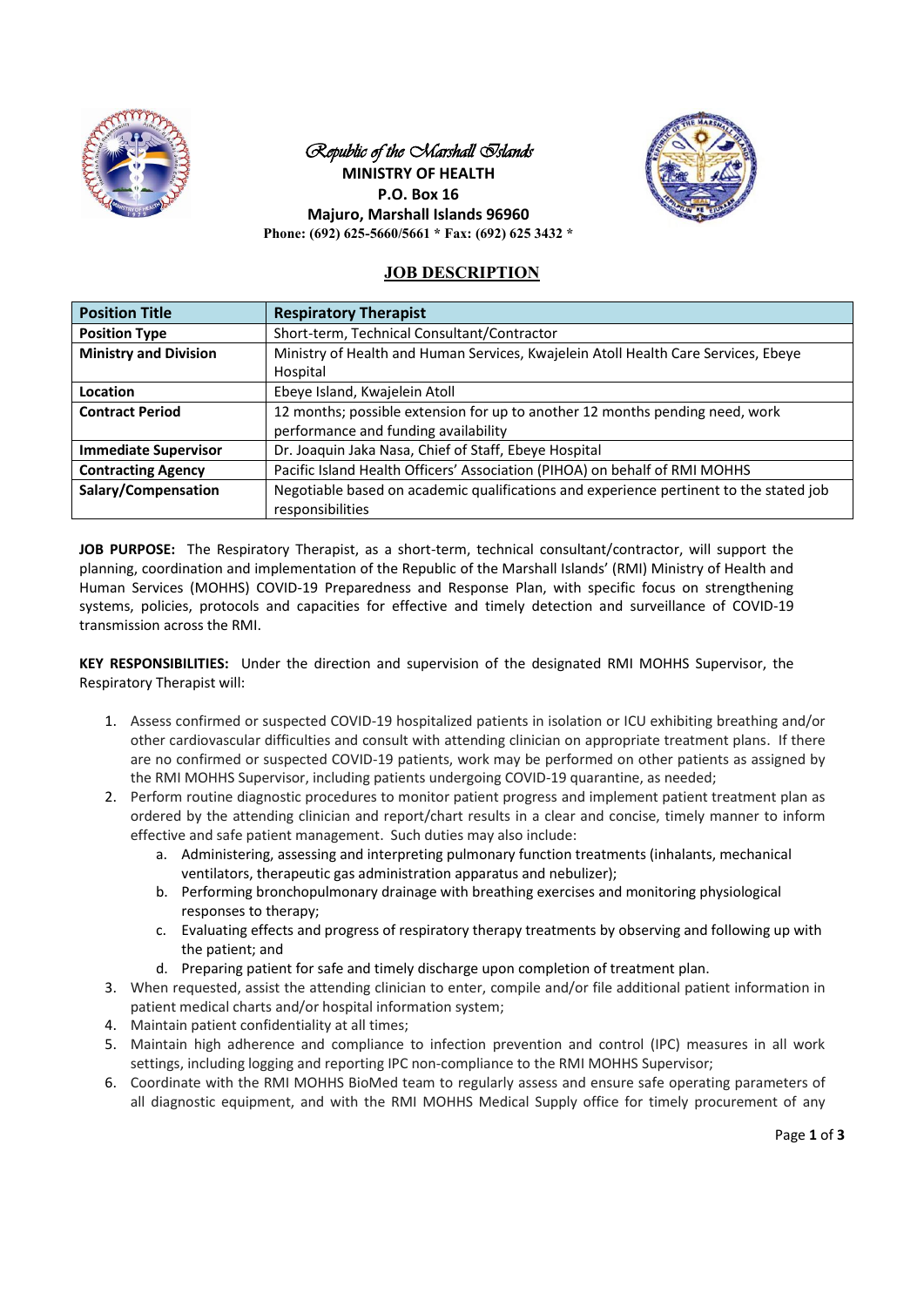required diagnostic equipment and ancillary supplies to mitigate any stockouts and assure effective and safe patient care;

- 7. If needed, assist the RMI MOHHS Supervisor to further refine/update associated clinical assessment and treatment protocols and procedures;
- 8. On request, assist the RMI MOHHS Supervisor to compile and present information to the RMI MOHHS' COVID-19 Response Task Force and National Emergency Operations Center to inform on-going COVID-19 preparedness and planning efforts; and
- 9. Perform other duties as assigned by the RMI MOHHS Secretary of Health and designated RMI MOHHS Supervisor appropriate to the general terms of this position.

#### **Key Deliverables:**

- 1. Number of COVID-19 and other priority patients that are effectively supported and treated in a safe, timely and quality manner;
- 2. Key RMI MOHHS and government stakeholders are kept informed of critical information to support effective and timely COVID-19 preparedness and response.

### **DESIRABLE REQUIREMENTS:**

#### **Qualification:**

- 1. Bachelor's degree or above in respiratory therapy, or equivalent nursing degree with specialization on respiratory illnesses, from an accredited tertiary institution;
- 2. Current License or Certificate of Practice from a recognized accreditation body; and
- 3. Valid Cardiopulmonary Resuscitation (CPR) and/or Advanced Life Support (ALS) certification.

#### **Skills:**

- 1. Minimum of 5 or more years of working experience as a practicing and licensed Respiratory Therapist, with strong preference for working experience in limited-resource settings;
- 2. Demonstrated knowledge and practical experience in carrying out the duties and responsibilities of a Respiratory Therapist as indicated in the Key Responsibilities section above;
- 3. Have no evidence of malpractice, or other performance and competency issues, from prior employers;
- 4. Must have demonstrated high level of interpersonal skills and ability to facilitate effective and compassionate communication with patients, healthcare staff and RMI MOHHS leadership;
- 5. Must have intermediate to advanced computer skills, including familiarity with MS Office applications such as Word, Excel and Powerpoint;
- 6. Must have intermediate to advanced English-speaking and English writing skills given the job requirements for timely and effective communication and reporting;
- 7. Must have excellent observational skills, attention to detail and able to demonstrate high-level critical-thinking and effective decision-making to resolve problems as they arise;
- 8. Must be self-motivated, disciplined and able to operate with limited supervision;
- 9. Must demonstrate compassion, patience and ability to adapt to less-than-ideal and intense working conditions, including working with patients with little or no English-speaking skills and diverse cultural/ideology beliefs and practices;
- 10. Demonstrated ability to work collaboratively with other healthcare professionals in a team-based environment;
- 11. Must have valid passport to be able to travel domestically and internationally; and
- 12. When requested, must be able to submit a Police Report of good standing.

#### Other Requirements:

1. Where relevant to the position, must be able to pass and receive Certificate or License of Practice from the RMI MOHHS' Medical Certification and Licensure Board prior to contract execution. This Certificate/License of